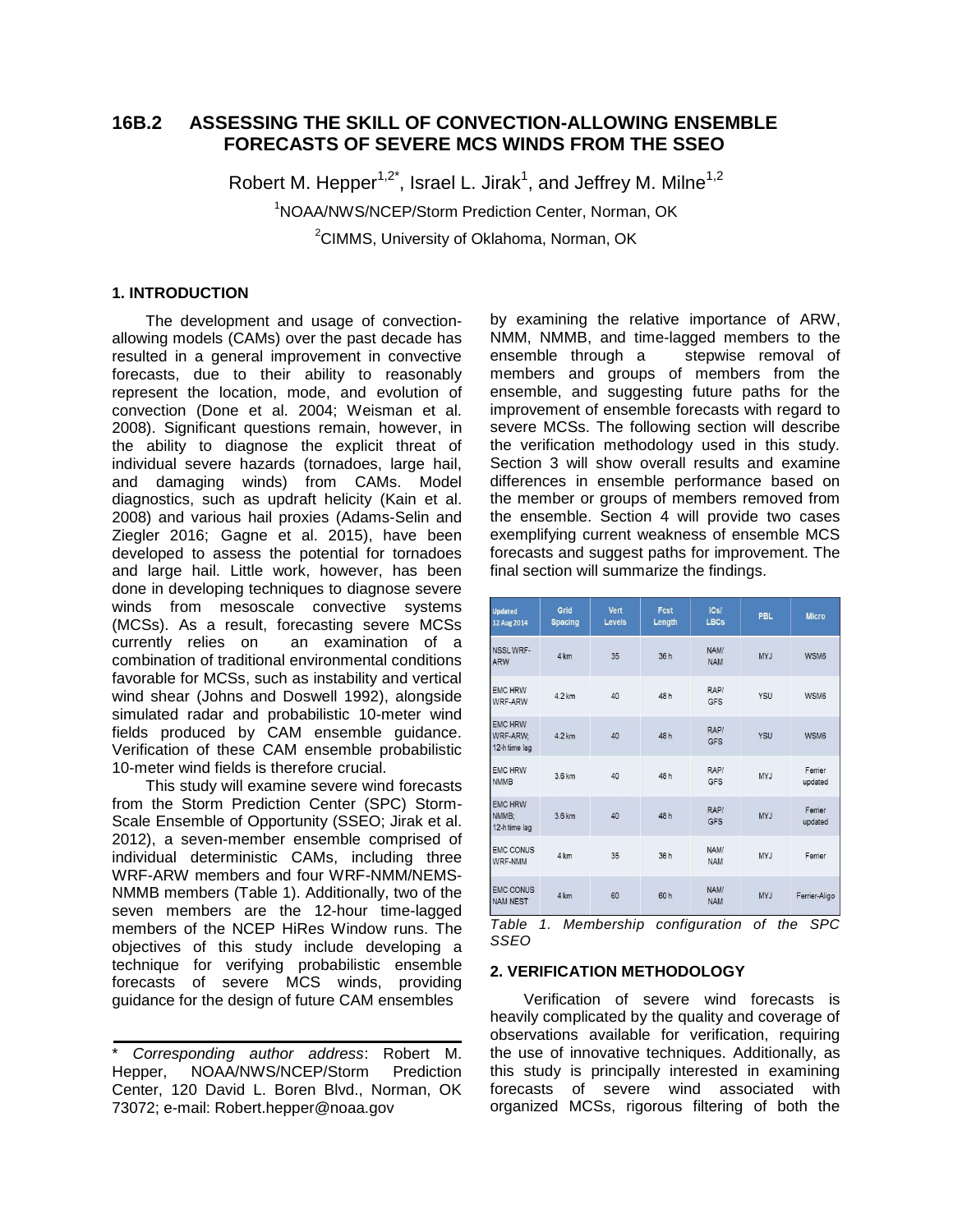forecast and observations fields is required to ensure association with an organized MCS.

The forecast field examined in this study is the 0000 UTC SSEO 24-hour neighborhood probability (i.e., forecast hours 12-36; valid 1200- 1200 UTC) of 10-meter wind greater than 30 knots over a three year period from 2012 to 2014. The forecast field is generated by first objectively filtering individual deterministic member 10-meter wind fields through removal of any wind values which are not within 40 km of a simulated radar reflectivity object with a major axis length of at least 100 km. Ensemble neighborhood probabilities are then calculated with a radius of influence of 40 km and smoothed using a 2-D Gaussian kernel density estimation (Brooks et al. 1998) with a smoothing parameter of 120 km. An example of such a filtered forecast field from 24 June 2013 is shown in Fig. 1, with a general large swath of ≥30% probabilities across Nebraska, Iowa, and Illinois. Additional smaller areas of probabilities can be seen over the Oklahoma and Texas panhandles, as well as Montana.



*Figure 1. 24 Jun 2013 filtered SSEO 24-hour neighborhood probability (%) of 10-meter wind ≥ 30 knots.*

Ensemble forecasts are verified with local storm reports of wind gusts or damage from the SPC storm report archive. The usage of storm reports in verification presents significant challenges, as the wind storm report database has been shown to have significant limitations (Weiss et al. 2002; Trapp et al. 2006). In order to address these challenges, wind reports are filtered in a manner similar to that of the forecast field. Specifically, if a report does not occur within 40 km of an observed radar object with a major axis length of at least 100 km, it is filtered out. The filtering process ensures that reports used in verification are associated with organized MCS activity. After filtering reports are re-gridded to the SSEO 4-km model grid.

An example of the results of this filtering technique can be seen in Fig. 2 from 24 June 2013. The unfiltered report field (Fig. 2a) highlights two main swaths of concentrated reports in which MCSs could conceivably have occurred. The first swatch stretches across the Corn Belt in Iowa, Illinois, and Indiana, and the second covers the Mid-Atlantic and Northeast regions. The observed radar valid at 2116 UTC 24 June 2013 (Fig. 2b) shows a well-organized bowing MCS over western Illinois, and scattered, cellular convection over the Northeast. The final filtered report field (Fig. 2c) shows that nearly all of the reports associated with the MCS over the corn belt were kept, while all but a couple of the reports associated with the scattered convection over the northeast have been removed.



*Figure 2. Example of report filtering by observed radar reflectivity from 24 June 2013. a) 24 June 2013 unfiltered wind reports b) Observed radar reflectivity valid 2116 UTC 24 June 2013 c) 24 June 2013 filtered wind reports based on observed radar reflectivity.*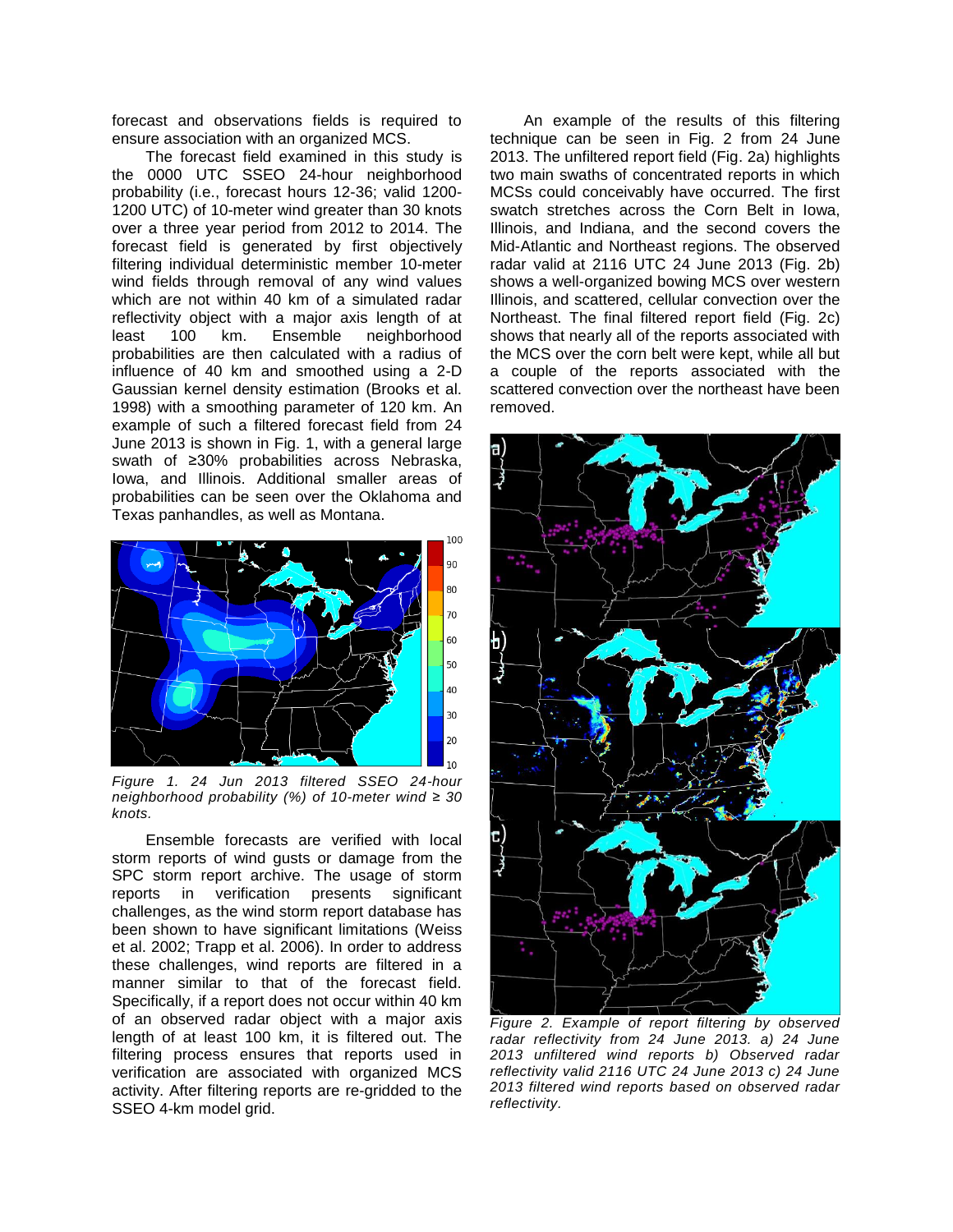The final step in processing the report field for verification is to generate a probabilistic hindcast using the Practically Perfect technique (Hitchens et al. 2013), which applies a binary neighborhood around reports with a radius of influence of 40 km, and then smooths with a 2-D Gaussian kernel with a smoothing parameter of 120 km (Fig. 3).



*Figure 3. 24 Jun 2013 filtered Practically Perfect hindcast (%) generated from wind reports.*

Thresholds can then be applied to the individual forecast and observed probabilistic swaths, allowing them to be treated as individual objects for object-based verification using the Method for Object-based Diagnostic Evaluation (MODE; Davis et al. 2006a,b). MODE has primarily been used to perform verification of precipitation forecast fields and has, until now, not been applied to the verification of ensemble wind probabilistic fields. MODE compares object attributes of forecast and observation objects and generates an interest score for each pair of objects between the fields. First, individual attribute interest scores are generated based on comparing the following object attributes for an object pair:

- Distance between object centroids
- Minimum separation between object boundaries
- Difference in orientation angle
- Area ratio
- Intersection area

These individual object attributes are then combined in an overall interest score for the object pair. If that score is above 0.7, the object pair is determined to be a match. Contingency table statistics can then be generated from the MODE output, where a matched forecast and observed object is considered a hit, an unmatched observed object is considered a miss, and an unmatched forecast object is considered a false alarm.

In order to define objects, MODE requires user-defined area and probability thresholds. In order to determine these values for this study, initial MODE tests using a range of area and probability thresholds over the three-year period were performed, matching MODE identified observation objects to manually identified MCS swaths. As seen in the performance diagram (Roebber 2009) shown in Fig. 4, the bestperforming pair of thresholds for manually identified MCSs was the 25% probability threshold and 3000 grid space  $(48,000 \text{ km}^2)$  area threshold pair, which had the combination of highest CSI score and most neutral bias. Based on the performance of this threshold pair for this initial verification, it was selected as the primary thresholds moving forward for forecast verification.



*Figure 4. Performance diagram showing results of verification for MODE identified observed MCSs to manually identified MCS tracks.*

#### **3. RESULTS**

MODE verification was performed over the three-year period from 2012 to 2014 for the full SSEO ensemble, as well as each individual deterministic model. These results are shown in the performance diagram in Fig. 5. The most noticeable result from this initial verification is the strong performance in terms of POD of the NSSL WRF-ARW. Additionally, both of the 12-hour timelagged members from the HiRes Window had significantly lower PODs when compared to the more current HiRes Window runs. Finally, the SSEO ensemble outperformed all of the deterministic members in terms of CSI, confirming that an ensemble will generally outperform its deterministic members.

In order to examine the relative importance of individual members and groups of members to the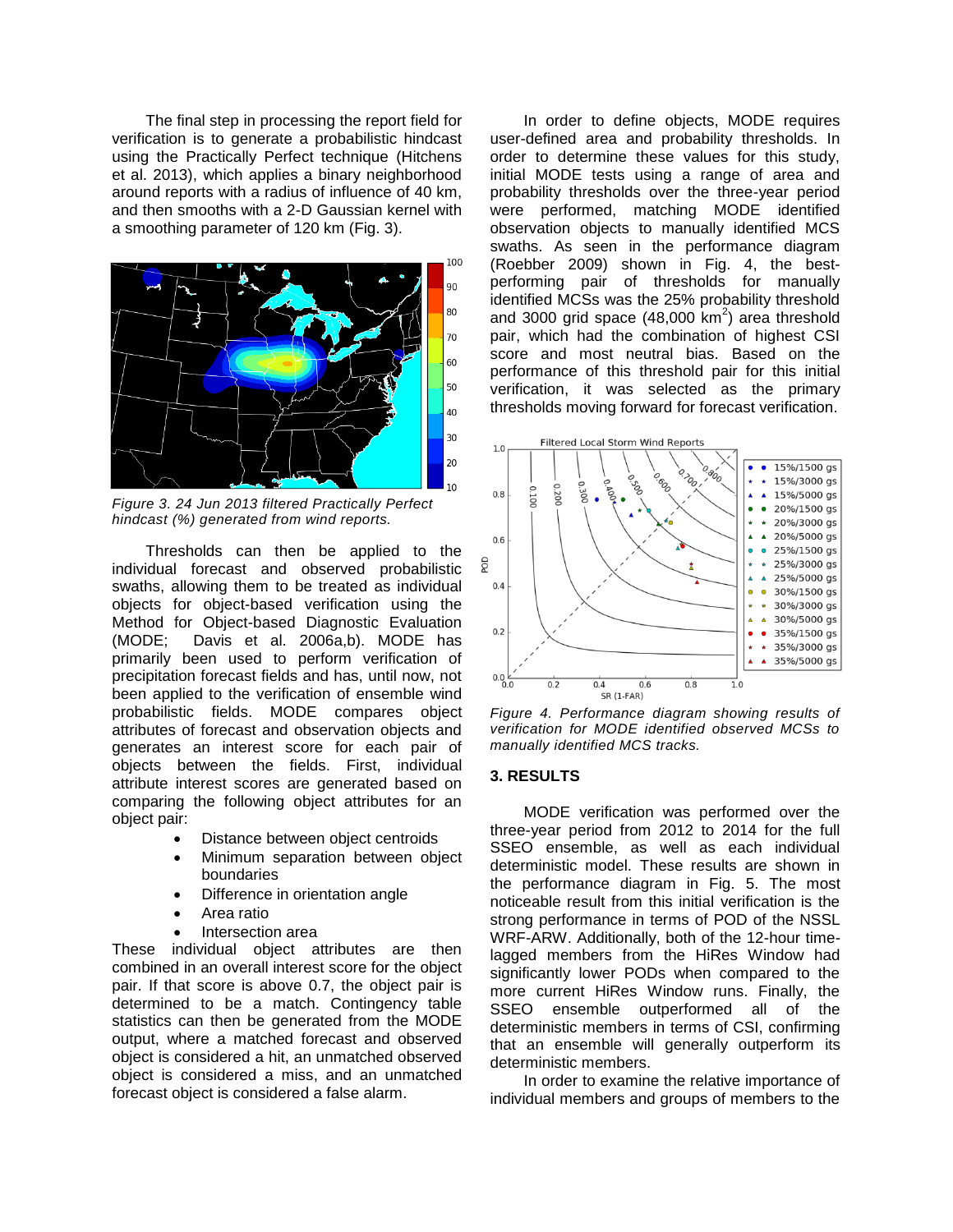ensemble, a systematic stepwise removal of members from the ensemble membership was performed. MODE verification was performed over the same three-year period for seven different versions of SSEO ensemble probabilities in which each single member was individually removed from the ensemble membership. Additionally, verification was performed for versions in which all three WRF-ARW members, all four NMM/NMMB members, and the two time-lagged members were removed from the ensemble membership.



*Figure 5. Performance diagram comparing deterministic member performance to the full SSEO.*

The results for this member removal verification are shown in the performance diagram in Fig. 6. Six of the seven single member removals do not generally have significant impacts on the forecasts, as shown by the cluster of points around the full SSEO in black. The major exception occurs when removing the NSSL WRF-ARW from the SSEO, as its removal resulted in a significant drop in POD. This is not surprising given the NSSL-WRF had a significantly higher POD than any other deterministic member in Fig.5, and shows the relative importance of the NSSL-WRF to the SSEO when compared to the other deterministic members.

Removing groups of members based on model core reveals significant differences in the performances of WRF-ARW and NMM/NMMB comprised ensembles. First, removing all NMM/NMMB members results in a significant increase in both POD and frequency bias. Meanwhile, removing all WRF-ARW members results in a significant decrease in POD. This generally indicates that WRF-NMM/NMMB members are responsible for lowering 30-knot convective wind probabilities in the SSEO, while

WRF-ARW members are responsible for raising convective wind probabilities. This shows the importance of having WRF-ARW members in a CAM ensemble for detecting severe MCS wind events.

Removing the two 12-hr time-lagged members of the SSEO results in a small increase in POD and frequency bias, which is to be expected based on the reduced POD of the deterministic time-lagged members in Fig. 5. This result generally indicates that including timelagged members in a convection allowing ensemble will result in slightly lower convective wind probabilities generated by the ensemble (i.e., increased diversity/spread).



*Figure 6. Performance diagram showing results of removing members from the SSEO membership.*

## **4. IMPROVING ENSEMBLE FORECASTS OF SEVERE MCS WIND**

While ensemble forecasts of severe wind from the SSEO have shown skill in outlining general severe MCS wind threat areas, forecasts are limited by the current ~4 km resolution of convection-allowing guidance. It has been show that at this relatively coarse resolution, CAMs are not able to fully resolve convective process necessary for the correct representation of convective wind gusts at the 10-meter level (Bryan et al. 2003). For this reason, the 30-knot wind threshold is used in the SSEO as a proxy for severe convective wind. This low threshold, however, introduces a potential limitation in which SSEO ensemble probabilities struggle to delineate between a high impact derecho-type event producing widespread significant wind reports greater than 65 knots, and a lower end MCS event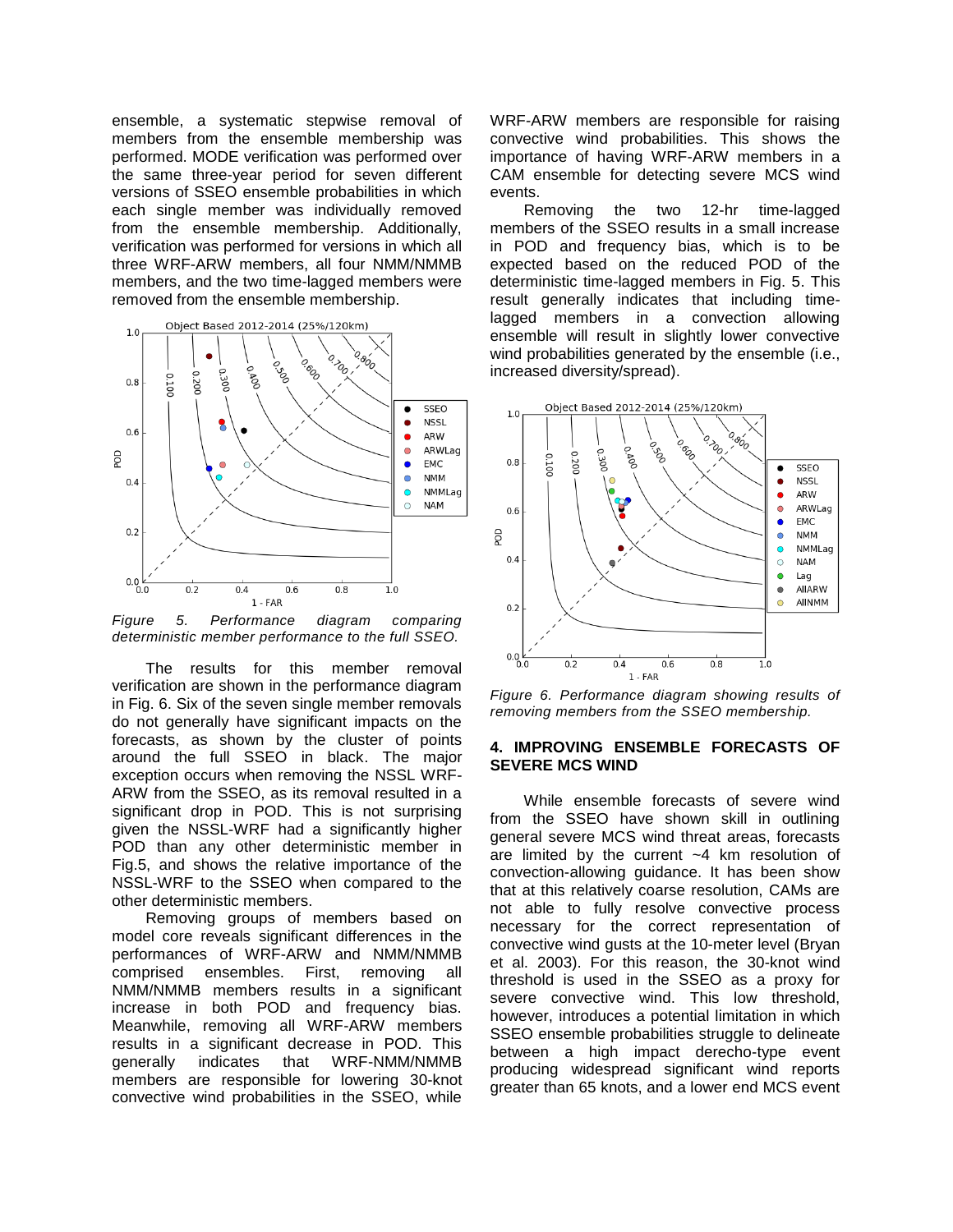producing mostly non-severe winds throughout its lifecycle.

An example of this limitation is presented in Figs. 7 and 8, showing two MCS cases which were forecast hits based on MODE verification of SSEO 30 knot wind probabilities. In the first case (Fig. 7a), 16 June 2014, a long-lived bowing MCS moved across northern and eastern Iowa, producing several 65 to 85 knot wind reports along its path. Comparatively, the second case (Fig. 8a), 14 June 2013, featured a much less impactful MCS moving across eastern Nebraska and western Iowa and producing several damage and 50 knot measured reports. The SSEO 30 knot wind probabilities for 16 June 2014 and 14 June 2013 are shown in Fig. 7b and Fig. 8b, respectively. While both forecasts perform well in covering the general area impacted by the MCS wind threat, there is little to no information which would provide guidance as to the expected magnitude of the MCS threat. Maximum forecast probabilities in the 16 June 2014 case were in the low 50s, while maximum forecast probabilities for the 14 June 2013 case were in the 40s.

This example shows the limitations of using a 10-meter wind variable to generate CAM ensemble probabilities. The 30-knot threshold is too low to generate meaningful guidance for MCS magnitude and potential impacts. Due to their current resolution, however, CAMs do not generate 50 knot winds with enough frequency to make useful ensemble probabilities at that threshold or above. With that in mind it becomes necessary to investigate the development of proxy guidance from CAMs for severe MCS wind. This proxy guidance would need to provide information on both the general threat areas and potential magnitude of MCS events, which would provide forecasters with better information for producing high impact MCS forecasts.



*Figure 7. 16 June 2014 a) SPC local storm reports and b) SSEO 30 knot wind ensemble probabilities.*



*Figure 8. 14 June 2013 a) SPC local storm reports and b) SSEO 30 knot wind ensemble probabilities.*